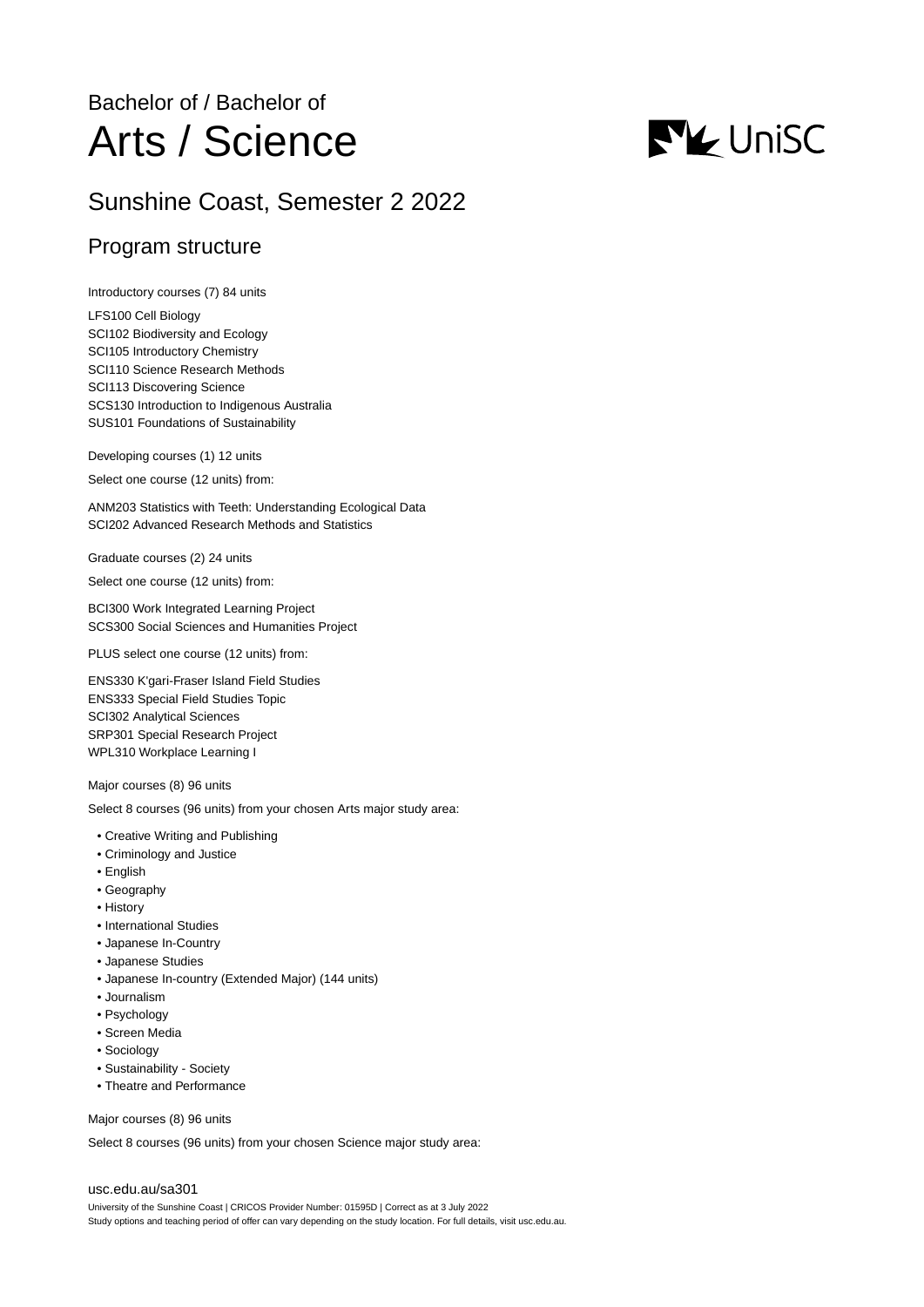- Biology
- Biotechnology
- Chemistry
- Ecology
- Mathematics

#### Minor courses (4) 48 units

Select 4 courses (48 units) from your chosen Arts minor study area:

- Behavioural Science
- Counselling Skills
- Creative Writing and Publishing
- Criminology and Justice
- English
- Geography
- Geospatial Analysis
- Global Environmental Politics
- History
- Indigenous Studies
- International and Human Rights
- International Studies
- Japanese Studies
- Journalism
- Music
- Screen Media
- Social Theory
- Sociology
- Sustainability
- Theatre and Performance

Elective course (2) 24 units

Select 2 elective courses (24units) from the undergraduate elective course options.

Note: Program structures are subject to change. Not all USC courses are available on every USC campus.

With the approval of the Program Coordinator, students may replace a specified major or minor with a study component deemed to be equivalent commenced or completed at another university or comparable tertiary institution.

Please note that not all study components and/or combinations of study components included in this program may be able to be completed in the minimum duration.

### Total units: 384

## Study sequence

#### Year 1

#### Semester 2

| <b>COURSE</b>                               | SEMESTER OF OFFER<br>(SUNSHINE COAST) | <b>UNITS</b> | <b>REQUISITES</b>      |
|---------------------------------------------|---------------------------------------|--------------|------------------------|
| SCI102 Biodiversity and Ecology             | • Semester 2                          | 12           | Anti:<br><b>ENS102</b> |
| <b>SCI105 Introductory Chemistry</b>        | • Semester 1, Semester 2              | 12           | Anti:<br><b>SCI505</b> |
| SCS130 Introduction to Indigenous Australia | • Semester 1, Semester 2              | 12           |                        |

#### [usc.edu.au/sa301](https://www.usc.edu.au/sa301)

University of the Sunshine Coast | CRICOS Provider Number: 01595D | Correct as at 3 July 2022

Study options and teaching period of offer can vary depending on the study location. For full details, visit usc.edu.au.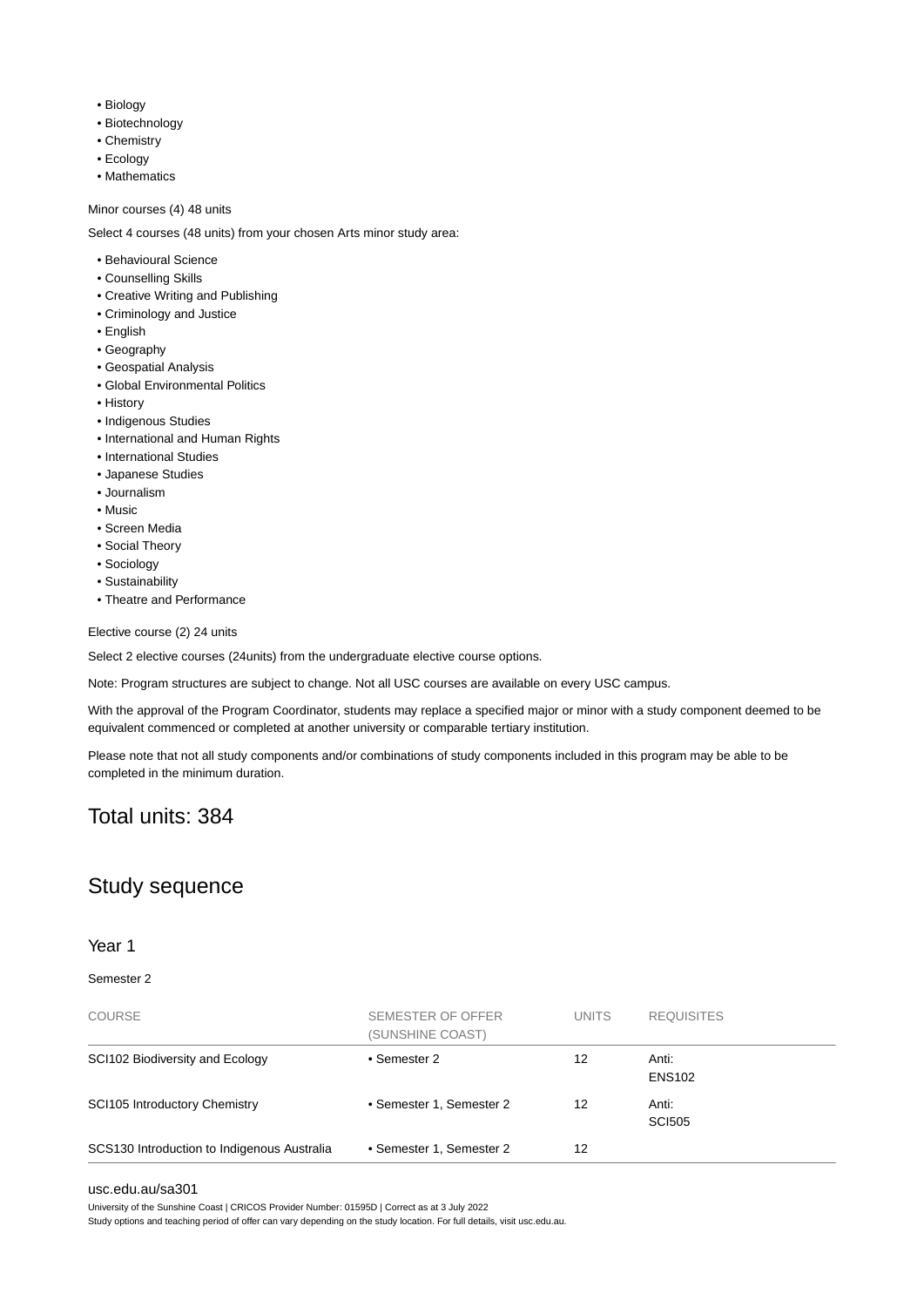#### Select 1 course towards your chosen majors or minor.

#### Semester 1

| <b>COURSE</b>                        | SEMESTER OF OFFER<br>(SUNSHINE COAST) | <b>UNITS</b> | <b>REQUISITES</b>                    |
|--------------------------------------|---------------------------------------|--------------|--------------------------------------|
| LFS100 Cell Biology                  | • Semester 1                          | 12           | Anti:<br>SCI103 or LFS101 or LFS103. |
| SCI110 Science Research Methods      | • Semester 1, Semester 2              | 12           | Anti:<br>SCI201 or CPH261            |
| <b>SCI113 Discovering Science</b>    | • Semester 1                          | 12           |                                      |
| SUS101 Foundations of Sustainability | • Semester 1                          | 12           |                                      |

#### Year 2

#### Semester 2

Select 3 courses towards your chosen majors or minor.

PLUS select 1 course from:

| <b>COURSE</b>                                                         | SEMESTER OF OFFER<br>(SUNSHINE COAST) | <b>UNITS</b> | <b>REQUISITES</b>        |
|-----------------------------------------------------------------------|---------------------------------------|--------------|--------------------------|
| ANM203 Statistics with Teeth: Understanding<br><b>Ecological Data</b> | • Semester 2                          | 12           | Pre:<br>SCI110 or BUS101 |
| SCI202 Advanced Research Methods and<br><b>Statistics</b>             | • Semester 2                          | 12           | Pre:<br>SCI110 or BUS101 |
|                                                                       |                                       |              | Anti:<br>ANM203          |

#### Semester 1

Select 3 courses towards your chosen majors or minor.

PLUS select 1 elective course from the undergraduate elective course options.

#### Year 3

#### Semester 2

Select 4 courses towards your chosen majors or minor.

Semester 1

Select 4 courses towards your chosen majors or minor.

#### Year 4

#### Semester 2

Select 2 courses towards your chosen majors or minor.

PLUS select 1 course from:

| ENS330 K'gari-Fraser Island Field Studies | • Session 8       | 12           | Pre:              |  |
|-------------------------------------------|-------------------|--------------|-------------------|--|
|                                           | (SUNSHINE COAST)  |              |                   |  |
| <b>COURSE</b>                             | SEMESTER OF OFFER | <b>UNITS</b> | <b>REQUISITES</b> |  |

#### [usc.edu.au/sa301](https://www.usc.edu.au/sa301)

University of the Sunshine Coast | CRICOS Provider Number: 01595D | Correct as at 3 July 2022 Study options and teaching period of offer can vary depending on the study location. For full details, visit usc.edu.au.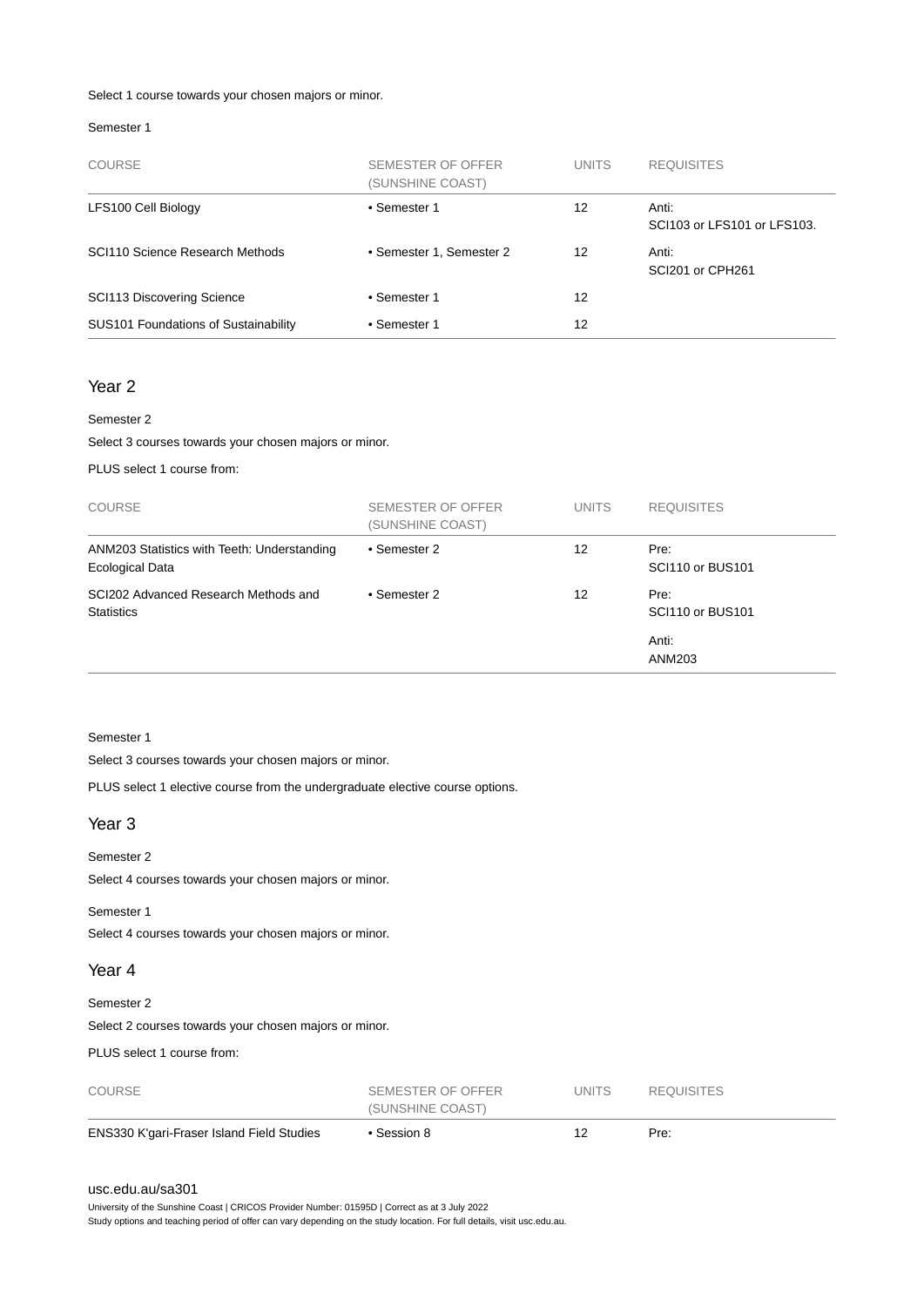|                                           |                                                              |     | Course Coordinator consent<br>required and SCI110 |
|-------------------------------------------|--------------------------------------------------------------|-----|---------------------------------------------------|
| <b>ENS333 Special Field Studies Topic</b> | • Session 5, Session 7                                       | 12  | Pre:<br>Course Coordinator Consent<br>Required    |
| <b>SRP301 Special Research Project</b>    | • Session 8, Semester 1, Semester<br>2                       | -12 | Pre:<br>Course Coordinator Consent<br>Required.   |
| WPL310 Workplace Learning I               | • Session 1, Session 5, Session 8,<br>Semester 1, Semester 2 | 12  | Pre:<br>Course Coordinator Consent<br>Required    |
| <b>SCI302 Analytical Sciences</b>         | • Semester 1                                                 | 12  | Pre:<br>CHM202 or CHM210 or LFS251                |

#### PLUS select 1 course from:

| <b>COURSE</b>                                              | SEMESTER OF OFFER<br>(SUNSHINE COAST) | <b>UNITS</b> | <b>REQUISITES</b>                                                                                                                                                                                                            |
|------------------------------------------------------------|---------------------------------------|--------------|------------------------------------------------------------------------------------------------------------------------------------------------------------------------------------------------------------------------------|
| <b>BCI300 Work Integrated Learning Project</b>             | • Semester 1, Semester 2              | 12           | Pre:<br><b>Course Coordinator Consent.</b><br>Completion of 192 units in your<br>degree. At least 6 courses in<br>your major where applicable.<br><b>GPA</b> restriction for students<br>enrolled in the Research<br>stream. |
|                                                            |                                       |              | Anti:<br>CMN311, CMN312, CMN313,<br>CMN316 or ENT311                                                                                                                                                                         |
| SCS300 Social Sciences and Humanities Project • Semester 2 |                                       | 12           | Pre:<br><b>Course Coordinator Consent</b><br>Required and completed 192<br>units                                                                                                                                             |

#### Semester 1

Select 3 courses towards your chosen majors or minor.

PLUS select 1 elective course from the undergraduate elective course options.

## Program requirements and notes

#### Program Requirements

In order to graduate you must:

- Successfully complete 384 units as outlined in the Program Structure
- Complete no more than 16 (192 units) of introductory level courses in total, including the core course
- Complete 2 majors (1 x Arts, 1 x Science) and 1 minor OR 1 extended major (Japanese In-Country extended major) and 1 Science major